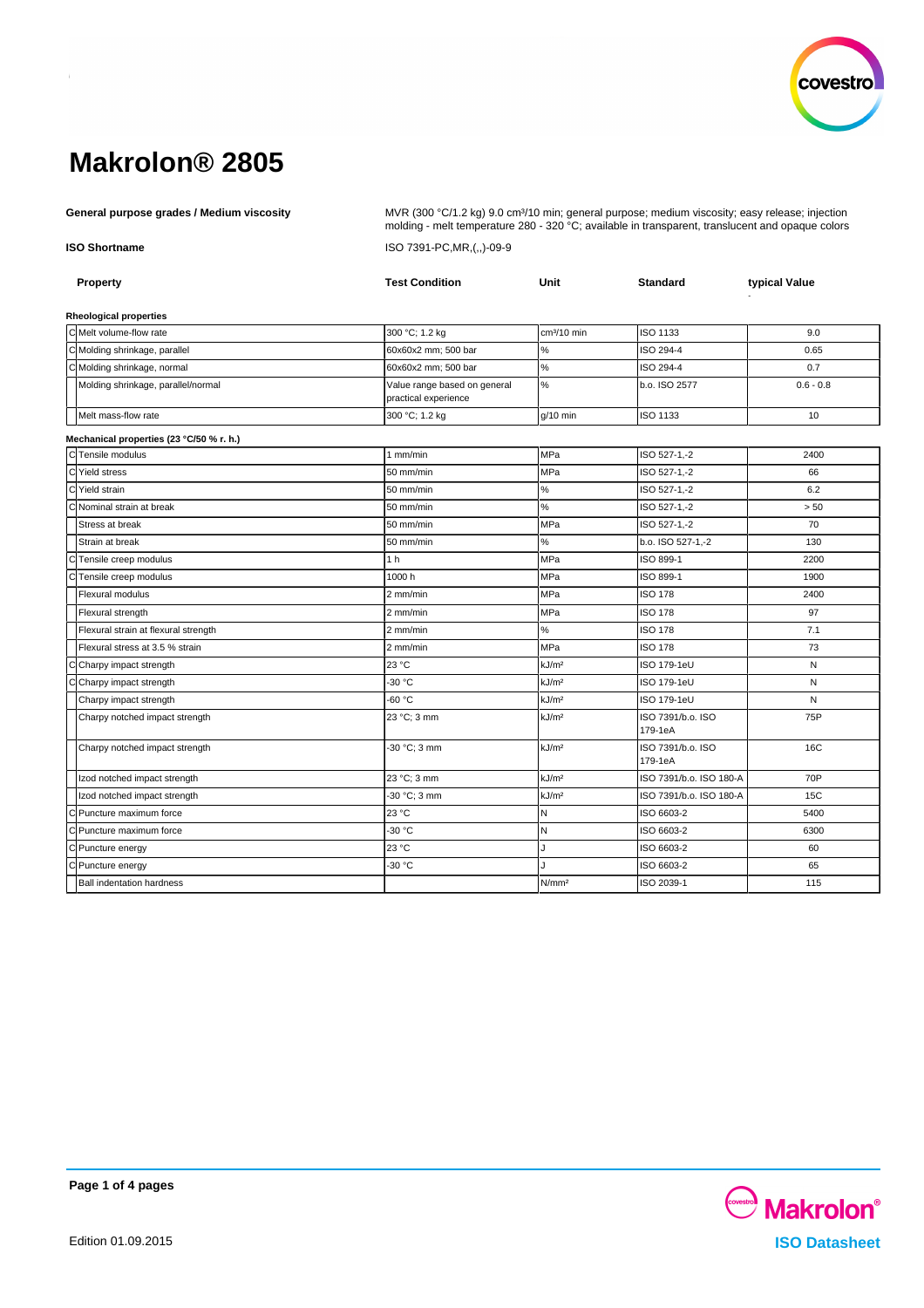

| <b>Property</b>                                                       | <b>Test Condition</b>                      | Unit            | Standard                             | typical Value  |
|-----------------------------------------------------------------------|--------------------------------------------|-----------------|--------------------------------------|----------------|
|                                                                       |                                            |                 |                                      |                |
| <b>Thermal properties</b>                                             |                                            |                 |                                      |                |
| C Glass transition temperature                                        | 10 °C/min                                  | °C              | ISO 11357-1,-2                       | 145            |
| C Temperature of deflection under load                                | 1.80 MPa                                   | °C              | ISO 75-1,-2                          | 125            |
| C Temperature of deflection under load                                | 0.45 MPa                                   | °C              | ISO 75-1,-2                          | 137            |
| Vicat softening temperature                                           | 50 N; 50 °C/h                              | °C              | ISO 306                              | 144            |
| Vicat softening temperature                                           | 50 N; 120 °C/h                             | °C              | <b>ISO 306</b>                       | 146            |
| Coefficient of linear thermal expansion, parallel                     | 23 to 55 °C                                | $10^{-4}$ /K    | ISO 11359-1,-2                       | 0.65           |
| Coefficient of linear thermal expansion, transverse                   | 23 to 55 °C                                | $10^{-4}$ /K    | ISO 11359-1,-2                       | 0.65           |
| Burning behavior UL 94 [UL recognition]                               | $0.75$ mm                                  | Class           | UL 94                                | $V-2$          |
| Burning behavior UL 94 [UL recognition]                               | $2.5$ mm                                   | Class           | <b>UL 94</b>                         | HB             |
| Oxygen index                                                          | Method A                                   | %               | ISO 4589-2                           | 28             |
| Thermal conductivity, cross-flow                                      | 23 °C; 50 % r. h.                          | $W/(m \cdot K)$ | ISO 8302                             | 0.20           |
| Resistance to heat (ball pressure test)                               |                                            | °С              | IEC 60695-10-2                       | 136            |
| Relative temperature index (Tensile strength) [UL recognition]        | $1.5 \text{ mm}$                           | °С              | <b>UL 746B</b>                       | 125            |
| Relative temperature index (Tensile impact strength) [UL recognition] | $1.5 \text{ mm}$                           | °C              | <b>UL 746B</b>                       | 115            |
| Relative temperature index (Electric strength) [UL recognition]       | $1.5 \text{ mm}$                           | °C              | <b>UL 746B</b>                       | 125            |
| Glow wire test (GWFI)                                                 | 0.75 mm                                    | °С              | IEC 60695-2-12                       | 850            |
| Glow wire test (GWFI)                                                 | $1.5 \text{ mm}$                           | °C              | IEC 60695-2-12                       | 850            |
| Glow wire test (GWFI)                                                 | 3.0 mm                                     | ℃               | IEC 60695-2-12                       | 930            |
| Glow wire test (GWIT)                                                 | 0.75 mm                                    | °C              | IEC 60695-2-13                       | 875            |
| Glow wire test (GWIT)                                                 | $1.0 \text{ mm}$                           | °C              | IEC 60695-2-13                       | 875            |
| Glow wire test (GWIT)                                                 | $1.5 \text{ mm}$                           | °C              | IEC 60695-2-13                       | 875            |
| Glow wire test (GWIT)                                                 | 3.0 mm                                     | °C<br>°С        | IEC 60695-2-13                       | 900            |
| Glow wire test                                                        | $1.5 \text{ mm}$                           | ъc              | b.o. EDF HN60 E.02                   | 750            |
| Glow wire test<br>Application of flame from small burner              | $3.0 \text{ mm}$<br>Method K and F; 2.0 mm | Class           | b.o. EDF HN60 E.02<br>DIN 53438-1,-3 | 750<br>K1, F1  |
| Needle flame test                                                     | Method K; 1.5 mm                           |                 | IEC 60695-11-5                       | 5              |
| Needle flame test                                                     | Method K; 2.0 mm                           | s               | IEC 60695-11-5                       | 5              |
| Needle flame test                                                     | Method K; 3.0 mm                           | s               | IEC 60695-11-5                       | 10             |
| Needle flame test                                                     | Method F; 1.5 mm                           | s               | IEC 60695-11-5                       | 60             |
| Needle flame test                                                     | Method F; 2.0 mm                           | s               | IEC 60695-11-5                       | 60             |
| Needle flame test                                                     | Method F; 3.0 mm                           | ś               | IEC 60695-11-5                       | 120            |
| Burning rate (US-FMVSS)                                               | >=1.0 mm                                   | mm/min          | ISO 3795                             | passed         |
| Flash ignition temperature                                            |                                            | °C              | ASTM D1929                           | 480            |
| Self ignition temperature                                             |                                            | °C              | ASTM D1929                           | 550            |
|                                                                       |                                            |                 |                                      |                |
| Electrical properties (23 °C/50 % r. h.)<br>C Relative permittivity   | 100 Hz                                     |                 | IEC 60250                            | 3.1            |
| C Relative permittivity                                               | 1 MHz                                      |                 | IEC 60250                            | 3.0            |
| C Dissipation factor                                                  | 100 Hz                                     | $10^{-4}$       | IEC 60250                            | 5              |
|                                                                       |                                            |                 |                                      |                |
| C Dissipation factor                                                  | 1 MHz                                      | $10^{-4}$       | IEC 60250                            | 90             |
| C Volume resistivity                                                  |                                            | Ohm-m           | IEC 60093                            | 1E14           |
| C Surface resistivity                                                 |                                            | Ohm             | IEC 60093                            | 1E16           |
| C Electrical strength                                                 | 1mm                                        | kV/mm           | IEC 60243-1                          | 34             |
| Comparative tracking index CTI                                        | Solution A                                 | Rating          | IEC 60112                            | 250            |
| Comparative tracking index CTI M                                      | Solution B                                 | Rating          | IEC 60112                            | 125M           |
| Electrolytic corrosion                                                |                                            | Rating          | IEC 60426                            | A <sub>1</sub> |



**Page 2 of 4 pages**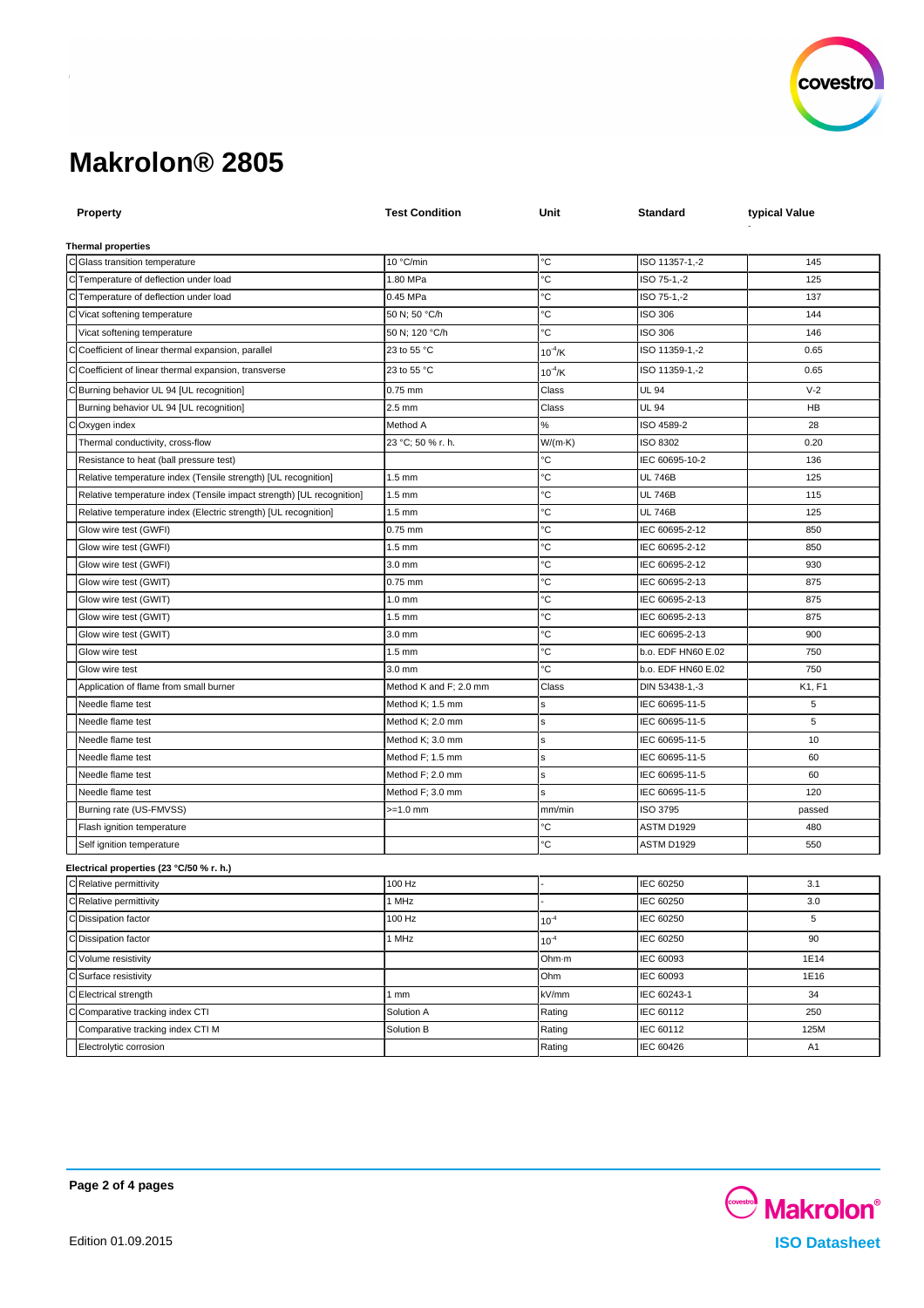

| Property                                             | <b>Test Condition</b>                                                             | Unit                                        | <b>Standard</b>  | typical Value |  |  |  |  |
|------------------------------------------------------|-----------------------------------------------------------------------------------|---------------------------------------------|------------------|---------------|--|--|--|--|
| Other properties (23 °C)                             |                                                                                   |                                             |                  |               |  |  |  |  |
| C Water absorption (saturation value)                | Water at 23 °C                                                                    | %                                           | ISO 62           | 0.30          |  |  |  |  |
| $\mathsf{C}$<br>Water absorption (equilibrium value) | 23 °C; 50 % r. h.                                                                 | %                                           | ISO 62           | 0.12          |  |  |  |  |
| $\Omega$<br>Density                                  |                                                                                   | kg/m <sup>3</sup>                           | ISO 1183-1       | 1200          |  |  |  |  |
| Water vapor permeability                             | 23 °C; 85 % RH; 100 µm film                                                       | $q/(m^2.24 h)$                              | ISO 15106-1      | 15            |  |  |  |  |
| Gas permeation                                       | Oxygen; 100 µm film                                                               | cm <sup>3</sup> /(m <sup>2</sup> 24 h bar)  | b.o. ISO 2556    | 650           |  |  |  |  |
| Gas permeation                                       | Oxygen; 25.4 um (1 mil) film                                                      | cm <sup>3</sup> /(m <sup>2</sup> -24 h-bar) | b.o. ISO 2556    | 2760          |  |  |  |  |
| Gas permeation                                       | Nitrogen; 100 um film                                                             | cm <sup>3</sup> /(m <sup>2</sup> 24 h bar)  | b.o. ISO 2556    | 120           |  |  |  |  |
| Gas permeation                                       | Nitrogen; 25.4 um (1 mil) film                                                    | cm <sup>3</sup> /(m <sup>2</sup> 24 h bar)  | b.o. ISO 2556    | 510           |  |  |  |  |
| Gas permeation                                       | Carbon dioxide; 100 um film                                                       | cm <sup>3</sup> /(m <sup>2</sup> -24 h-bar) | b.o. ISO 2556    | 3800          |  |  |  |  |
| Gas permeation                                       | Carbon dioxide; 25.4 um (1 mil) film   cm <sup>3</sup> /(m <sup>2</sup> 24 h bar) |                                             | b.o. ISO 2556    | 16900         |  |  |  |  |
| <b>Bulk density</b>                                  | Pellets                                                                           | kg/m <sup>3</sup>                           | <b>ISO 60</b>    | 660           |  |  |  |  |
| <b>Material specific properties</b>                  |                                                                                   |                                             |                  |               |  |  |  |  |
| Refractive index                                     | Procedure A                                                                       |                                             | <b>ISO 489</b>   | 1.586         |  |  |  |  |
| Haze for transparent materials                       | 3 mm                                                                              | ℅                                           | <b>ISO 14782</b> | ${}_{< 0.8}$  |  |  |  |  |
| Luminous transmittance (clear transparent materials) | 1 mm                                                                              | %                                           | ISO 13468-2      | 89            |  |  |  |  |
| Luminous transmittance (clear transparent materials) | $2 \, \text{mm}$                                                                  | $\%$                                        | ISO 13468-2      | 89            |  |  |  |  |
| Luminous transmittance (clear transparent materials) | 3 mm                                                                              | %                                           | ISO 13468-2      | 88            |  |  |  |  |
| Luminous transmittance (clear transparent materials) | 4 mm                                                                              | %                                           | ISO 13468-2      | 87            |  |  |  |  |
| Processing conditions for test specimens             |                                                                                   |                                             |                  |               |  |  |  |  |
| C Injection molding-Melt temperature                 |                                                                                   | °C                                          | <b>ISO 294</b>   | 300           |  |  |  |  |
| C Injection molding-Mold temperature                 |                                                                                   | °C                                          | <b>ISO 294</b>   | 80            |  |  |  |  |
| C Injection molding-Injection velocity               |                                                                                   | mm/s                                        | <b>ISO 294</b>   | 200           |  |  |  |  |

**C** These property characteristics are taken from the CAMPUS plastics data bank and are based on the international catalogue of basic data for plastics according to ISO 10350.

Impact properties:  $N = non-breaking$ ,  $P =$  partial break,  $C =$  complete break